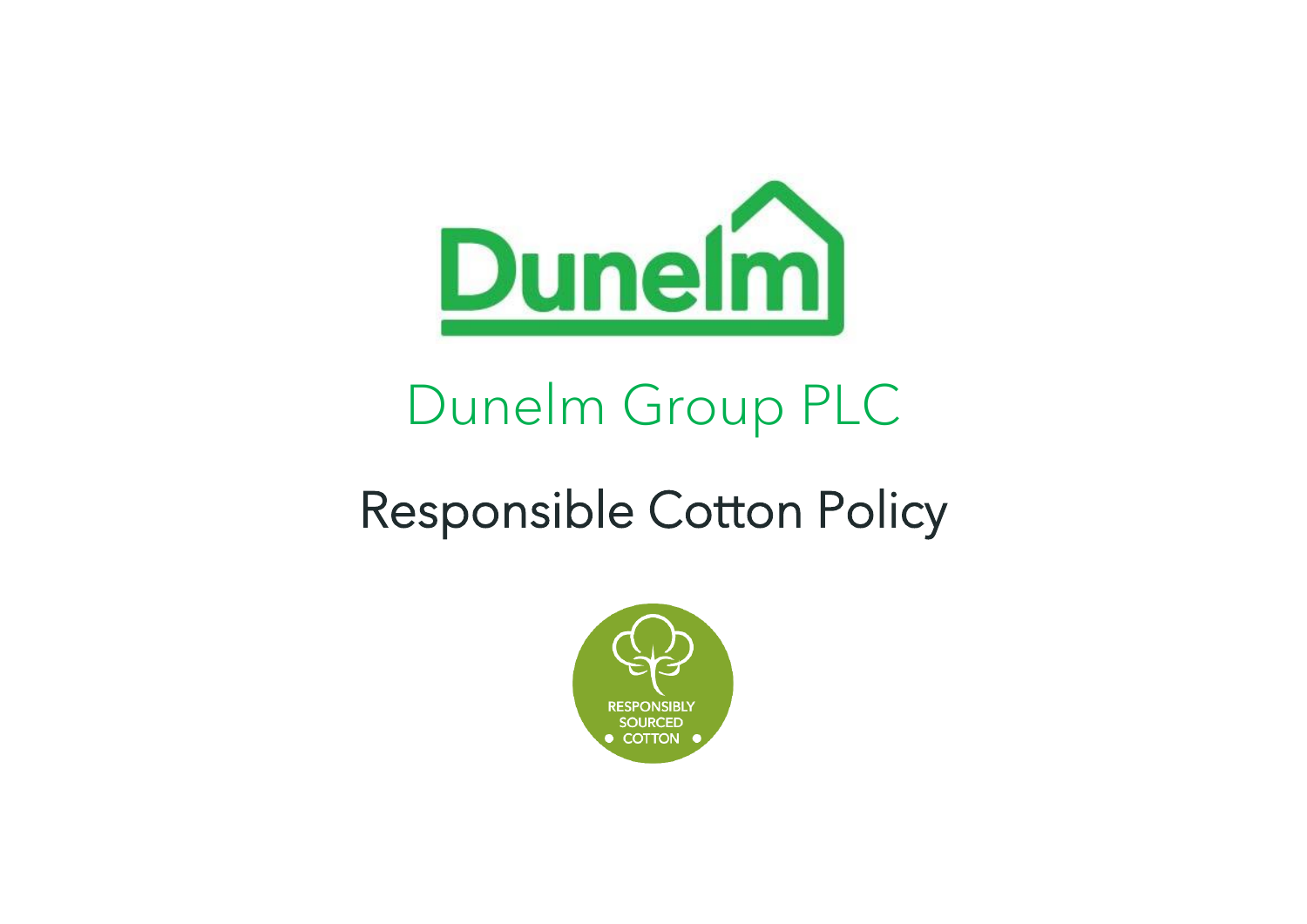All Dunelm brand products have to meet relevant legal standards, as well as our stringent ethical / anti-slavery requirements and the minimum materials standards set out in this policy, designed to limit negative impact on people, animals and the planet. Our Responsible Sourcing program sets a higher standard for our materials and is subject to verification.

## Why Dunelm cares about cotton and how it's sourced

Cotton is used to make bed linen, curtains and fabric, it is stable, flexible and a prolific raw material that is present in most of the textile-based products that Dunelm sells.

Cotton is farmed in more than 100 countries. Its production and export is vital to the economies of much of the developing world; for instance 37 of Africa's 53 countries produce cotton. It supports the livelihoods of over 300 million farmers.

Cotton is a great natural raw material but cotton farming and cotton processing businesses can have negative impacts on the environment and the quality of the lives of the people involved. We are committed to addressing these issues and using our influence to steadily reduce their impact in our supply chains.

Our commitments, set out in this Policy, are part of a broader and comprehensive initiative covering raw materials used in the products we sell.

## Scope

This Policy applies to all Dunelm Group companies and our ownbrand products which contain cotton. Dunelm may also require assurances regarding compliance with this Policy for the cotton used in third-party branded products.

## Our commitment

All cotton used in Dunelm own brand products is assessed annually against this Policy which covers social and environmental matters. Our aim is for all cotton in Dunelm own-brand products to be more 'Responsibly Sourced' by 2025. Each year we will review this Policy and the requirements for our 'Responsibly Sourced' programme as part of our commitment to continuous improvement. Only cotton supply chains which meet our minimum requirements and our preferred conditions (as set out below) will be eligible for inclusion in Dunelm's 'Responsibly Sourced' programme. Dunelm products that carry the "Responsibly Sourced Cotton" logo comply with this policy.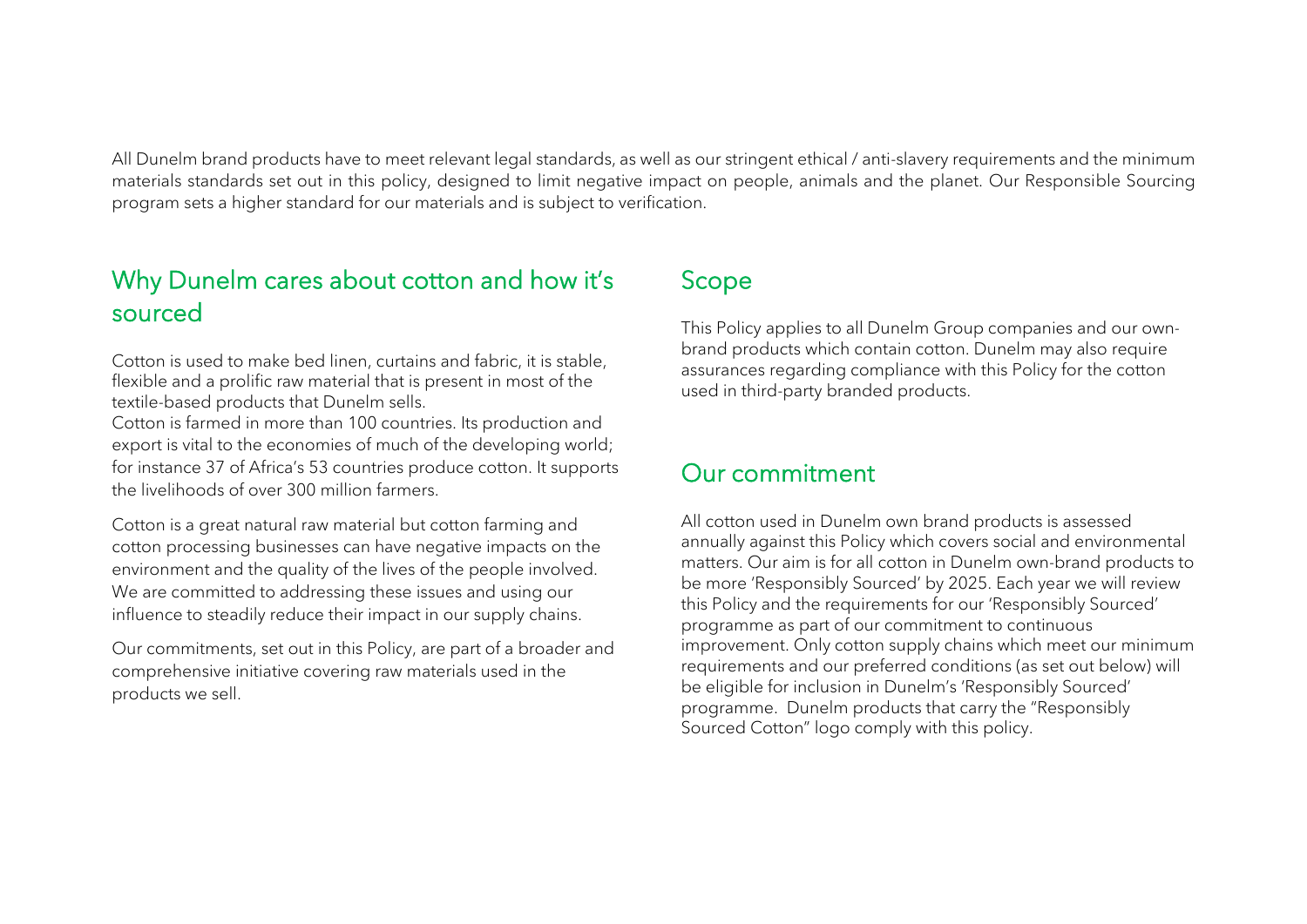## Process

We work with an independent team of experts to collect, review and verify all our suppliers of own-brand products containing cotton. We require each supply chain to be assessed at least once a year or more frequently if the structure of the supply chain changes. The risk of harm to people's health, safety and wellbeing and to the environment from the supply chain will be risk rated. Suppliers (and their supply chains) rated as High Risk will be required to take immediate action to reduce the level of risk. If action is not taken within an acceptable period, Dunelm will stop buying products from that supplier and supply chain.

# Sources of cotton supply chain risks

Farmers establish and manage cotton plantations in sub-tropical regions to produce cotton fibre. The fibre is manufactured into a wide range of products by a variety of businesses located around the world. There are a range of well documented poor practices carried out by some growers and cotton processors - the ones that Dunelm is seeking to avoid. Examples of poor practices are associated with forced and child labour; water quantity and quality issues; inappropriate and excessive use of pesticides and fertilisers; low incomes for smallholder farmers; and soil depletion. The network of organisations in each product supply chain can be complex. Cotton supply chain risks fall into 2 principal categories:

#### Social – risks to human welfare.

The major sources of social risk are associated with:

- a) cotton farming, and
- b) finished product manufacture.

### Environmental – risks to the natural environment

The major sources of environmental risk are associated with:

- a) cotton farming, and
- b) intermediate materials processing and finished product manufacture

# Dunelm Cotton Sourcing Policy

## Social risk

#### a) Cotton farming

Cotton fibre for Dunelm products must not be sourced from plantations located in the following countries/regions under any circumstances due to the severity of potential risk and the suspension of reliable third-party/independent assessment activity in these areas:

- China (Xinjiang Province only)

Cotton fibre for Dunelm products must not be sourced from plantations located in the following countries/regions, unless there is clear evidence of production under one of the following  $3<sup>rd</sup>$  party independently assessed programs\*:

- Better Cotton Initiative (including all 'benchmarked' schemes e.g., CMiA (including 'CMiA Organic'), ABRAPA and my BMP
- Cotton Connect REEL
- Fairtrade
- Amfori (BSCI)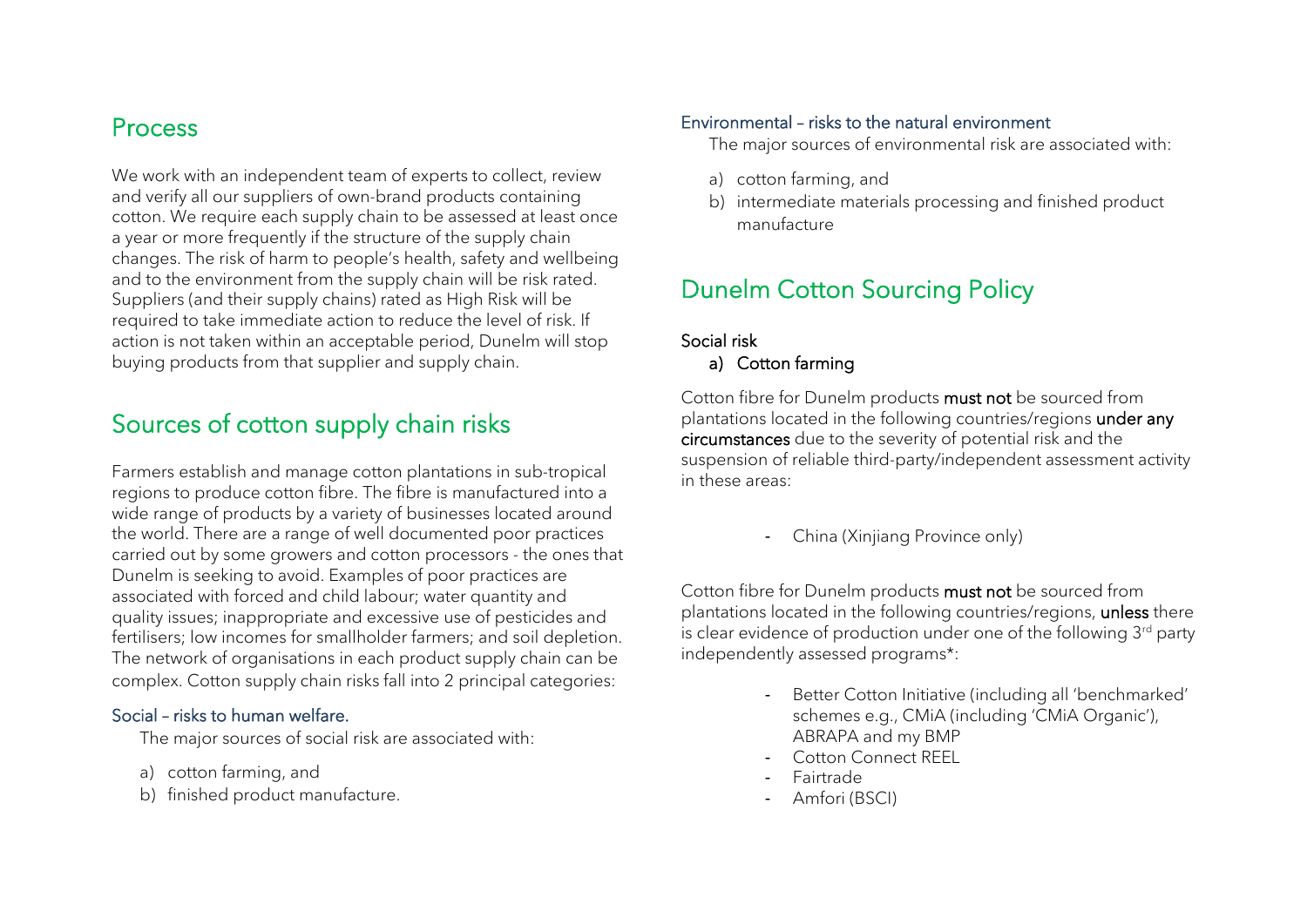- Relevant regional organic certification scheme (e.g. APEDA in India, GB/T19630 in China)

Countries and regions exhibiting systemic poor practices and therefore classed as High-Risk for cotton fibre production:

- Benin
- Burkina Faso
- Kazakhstan
- Tajikistan
- Turkmenistan
- Uzbekistan
- Cotton fibre for Dunelm products originating from plantations located in any country/region other than those listed above, which have been independently assessed to satisfy one or more of the following standards, will qualify as preferred\*:
	- Better Cotton Initiative (including all 'benchmarked' schemes e.g., CMiA (including 'CMiA Organic'), ABRAPA and my BMP
	- Cotton Connect REEL
	- Fairtrade
	- Amfori (BSCI)
	- Relevant regional organic certification scheme (e.g. APEDA in India, GB/T19630 in China)

## b) Finished product manufacture

Finished products containing cotton must not be manufactured for Dunelm in facilities located in the following countries/regions under any circumstances due to the severity of potential risk and the suspension of reliable third-party/independent assessment activity in these areas:

- China (Xinjiang Province only)
- c) Finished products containing cotton which have been manufactured for Dunelm in facilities which have been independently assessed to satisfy one or more of the following requirements will qualify as **preferred**\*:
	- ISO26000
	- SA8000
	- SEDEX (SMETA)
	- MADE IN GREEN by OEKO-TEX
	- Amfori (BSCI)
	- 3<sup>rd</sup> party assessment to our Ethical Code of Conduct

Link to Ethical Code of Conduct

[https://corporate.dunelm.com/media/2729/dunelm](https://corporate.dunelm.com/media/2729/dunelm-ethical-code-of-conduct-update-march-2020.pdf)[ethical-code-of-conduct-update-march-2020.pdf](https://corporate.dunelm.com/media/2729/dunelm-ethical-code-of-conduct-update-march-2020.pdf)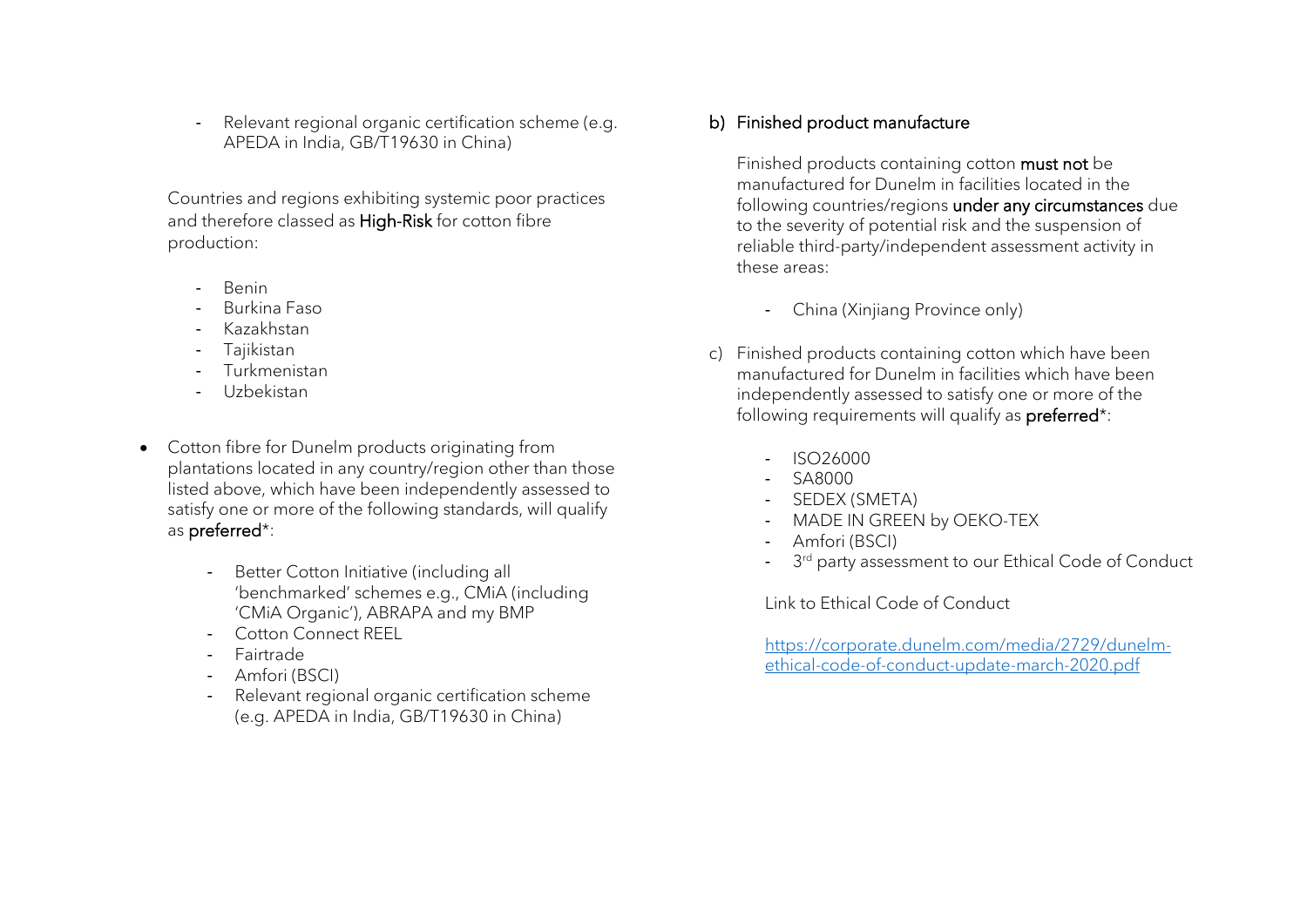## Environmental risk

## a) Cotton farming

Cotton fibre for Dunelm products originating from plantations which have been independently assessed to meet one of more of the following standards qualify as preferred:

- Better Cotton Initiative (including all 'benchmarked' schemes e.g CMiA (including 'CMiA organic'), ABRAPA and myBMP)
- Cotton Connect REEL
- Fairtrade
- Relevant regional organic certification scheme (e.g. APEDA in India, GB/T19630 in China)
- Certified Recycled Cotton

## b) Intermediate materials processing and finished product manufacture.

Intermediate product processing for Dunelm cottoncontaining products which is performed in facilities independently assessed to meet one of more of the following requirements qualify as preferred:

- c) ISO14001
- d) EMAS
- e) EU Eco-label scheme
- f) GOTS
- g) MADE IN GREEN by OEKO-TEX
- h) 3 rd party assessment against environmental norms by an internationally respected and suitably qualified independent organization that is approved by Dunelm.
- Where certification/accreditation to alternative standards/programmes are provided, Dunelm's independent assessors will investigate to determine the eligibility of this standard with reference to the area of the Dunelm Cotton Sourcing Policy which is intended to be addressed by the supplier. To be considered eligible as an alternative evidence type, this standard/programme must:
	- grant certification/accreditation to a business or site only on the condition that it meets a set of clearly defined environmental and/or social criteria,
	- include an independent/third party on-site audit as part of the assessment process,
	- be awarded by a body which is entirely independent of the business or site under assessment.